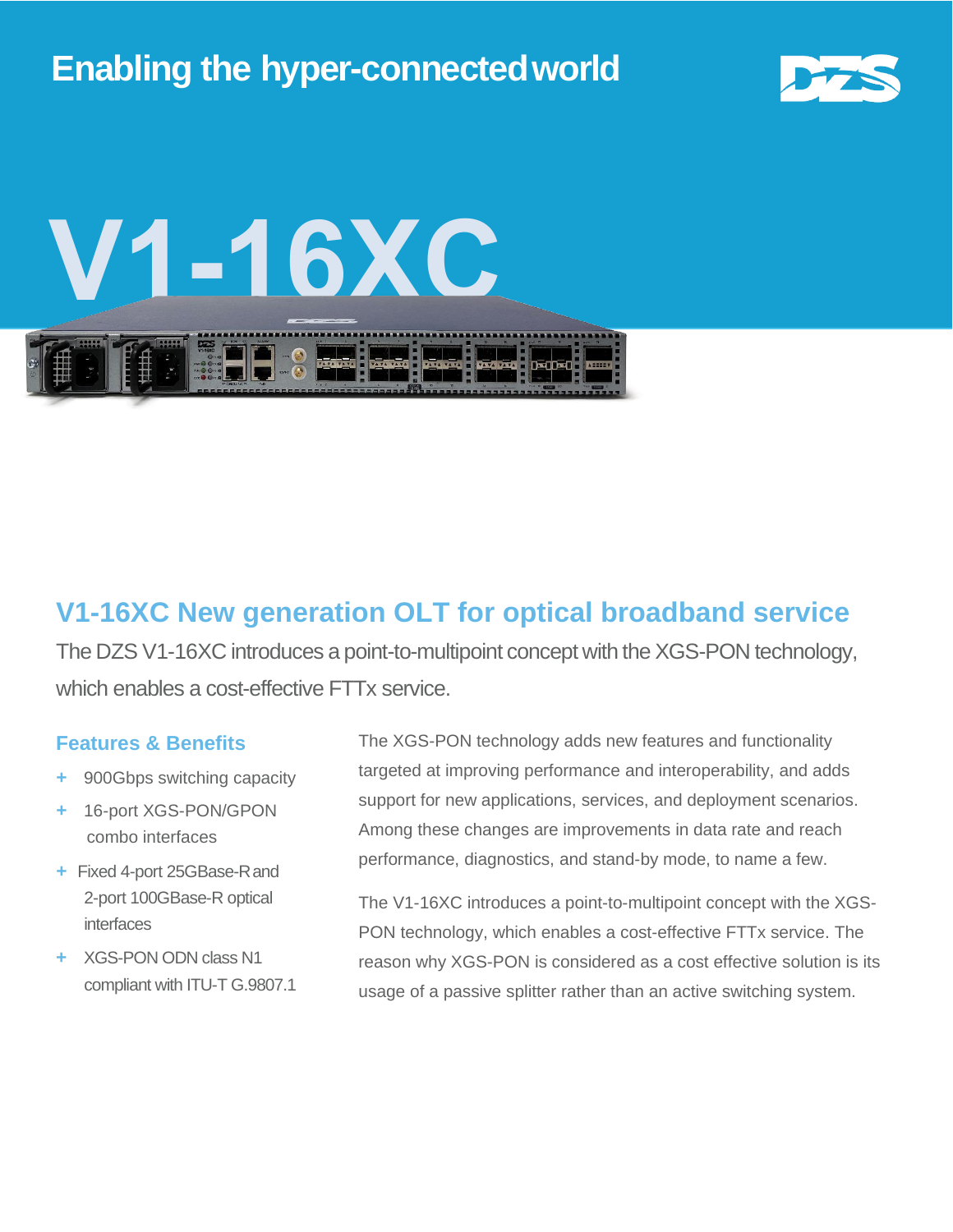# **New generation OLT for optical broadband service V1-16XC**

#### **Extraordinary Capacity and Flexibility**

The V1-16XC is comprised of combo 16-port XGS-PON interface for service interface and fixed 4-port 25GE interface and 2-port 100GE for uplink on the front panel. It offers usable interface to make up diversity network services. Therefore, depending on customer requirements, it can be configured with several Ethernet configurations.

#### **Made for Rigid Performance and Reliability Requirements**

The V1-16XC offers timing services, allowing for system clocking synchronization from the core of the network. It also provides 2 mounting slots for the dual power modules and 2 mounting slots for the fan on the rear panel. PSU modules support 1:1 redundancy and load sharing, so it is possible to operate as non-stoppable. Security features include storm control for broadcast, multicast and unknown unicast packets, out-band management and Secure Shell (SSH) support.

#### **Next generation of ultra-fast XGS-PON**

The V1-16XC offers next generation of ultra-fast XGS-PON technology that can be used for a variety of new revenue generating applications. Due to the coexistence of GPON equipment installed on the same network, the network can be improved efficiently. It is expected to help build business continuity systems such as telework and video conference that require triple play services of video, data and voice.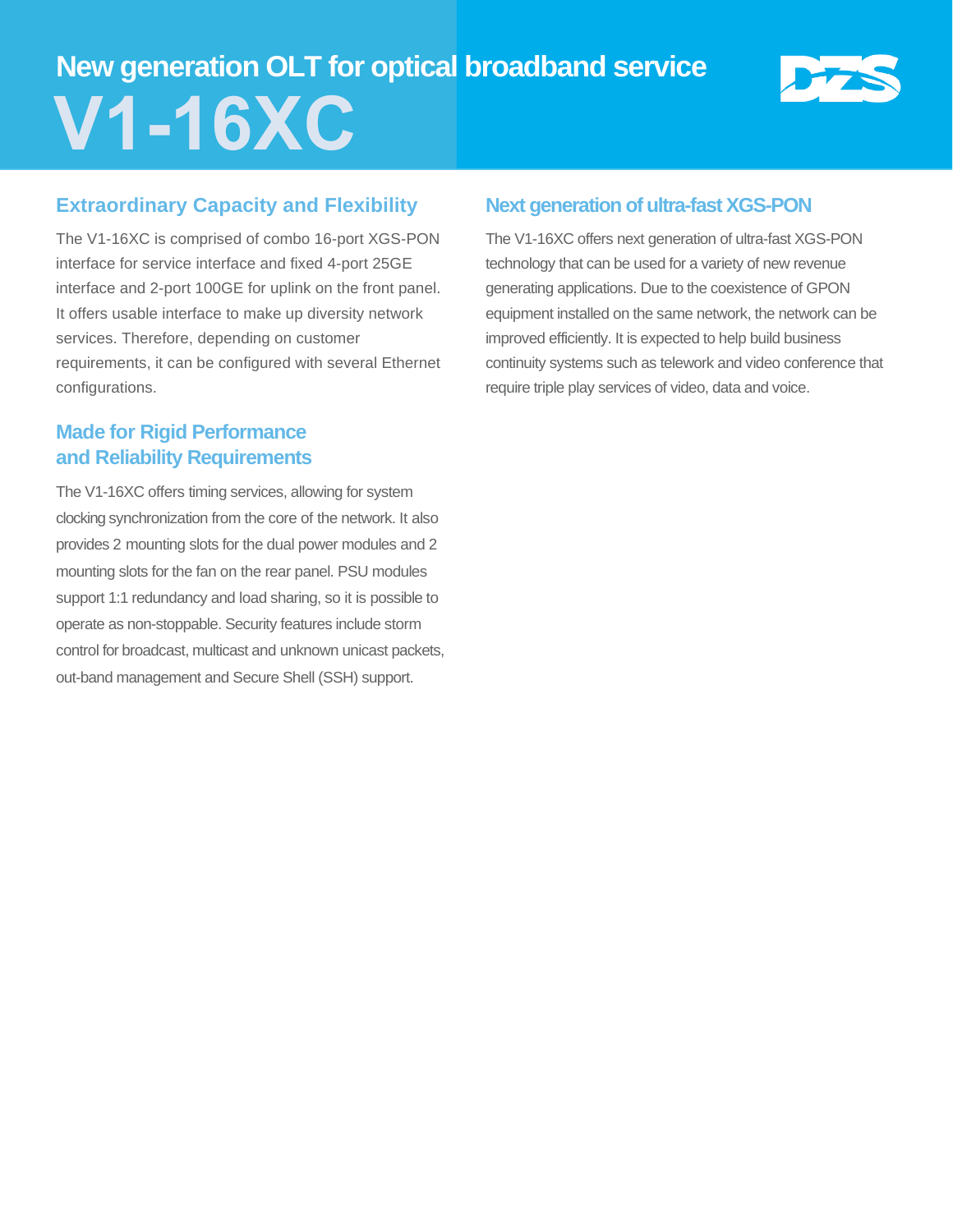# **New generation OLT for optical broadband service V1-16XC**



## **Features, Protocols, Interfaces**

#### **Capacity**

- + Max. 900Gbps switching capacity base on I/O fullduplex
- + Main switching block in Base board with fixed I/O Interface

#### **Interfaces**

- + 16-port XGS-PON combo interface
- + 4-port 25G optical interface
- + 2-port 100G optical interface
- + 1-port of RS-232 Interface for Console Debug mode
- + 1-port of 10/100/1000Base-T electrical Interface for Management
- + 1-port of Alarm Interface
- + Clock Interface

#### **Resiliency**

- + Redundant dual power supply unit (PSU)
- + Hot Swappable for all plug-in units (PSU and FAN)
- + LED indicator

#### **Layer 2 Capabilities**

- + Standard Ethernet Bridging
- + 32K MAC entries
- + 4K active VLANs for 802.1q tagged frame
- + Port VLAN
- + VLAN stacking/translation
- + Link aggregation (static, LACP)
- + Jumbo frame 9K

#### **GPON Capabilities**

- + Support ITU-T G.984.4 ONT Management & Control Interface (OMCI)
- + Remote ONT/ONU management
- + Automatic ONT ranging
- + GPON OLT Class B+ compliant with ITU-T G.984.2
- + GPON OLT Class C+ compliant with ITU-T G.984.2
- + Full-duplex operation
- + 2.488Gbps downstream and 1.244Gbps upstream applications
- + 2.488Gbps continuous-mode transmitter(1.49um-DFB) with automatic output power control
- $+$  BER: under  $10^{-10}$
- + Receiving Wavelength: 1260 ~ 1360nm (Typ: 1310nm)
- + Input sensitivity: Max -28dBm (Measured with a PRBS 2<sup>23</sup>-1 pattern)
- + Input Saturation Power(Overload): 8dBm (min)
- + Transmitter wavelength: 1480 ~ 1500nm (Typ: 1490nm)
- $+$  Mean launched power:  $+1.5 \sim +4.5$ dBm (End of life)
- + Spectral width (-20dB): 1nm (max)
- + Receiving Wavelength: 1260 ~ 1360nm (Typ: 1310nm)

#### **XGS-PON Capabilities**

- + Support ITU-T G.9807.1 Compliant
- + Full-duplex operation
- + XGS-PON ODN Class N1 compliant with ITU-T G.9807.1
- + 9.953Gbps downstream and 9.953/2.488Gbps upstream applications
- + Support DDM (Digital Diagnostics Monitoring)
- + Transmission distance: 20km with singlemode fiber
- + Laser type: laser diode class 1 (defined in IEC 60825-1)

#### **Traffic Management**

- + Conditional rate limiting
- + Diff Serv
- + Traffic Scheduling (SP, DRR)
- + 8 queues per port
- + Clock Synchronization
- + IEEE1588v2 (TC/BC)
- + Synchronous Ethernet

#### **Management**

- + Serial/SSH/Telnet(CLI)
- + SNMPv1/v2/v3
- + DHCP server, client, relay agent
- + RMON
- + Software Download/Upgrade

# **Physical & EnvironmentalSpecifications**

| Dimensions (W $\times$ H $\times$ D) | 440 mm x 44 mm x 280 mm         | Service i/f                       | 16 x XGS-PON combo (SFP+)                        |
|--------------------------------------|---------------------------------|-----------------------------------|--------------------------------------------------|
| Operating temperature                | $-40 - 149$ °F ( $-40 - 65$ °C) | Uplink i/f                        | 4 x 25GBase-R (SFP28)<br>2 x 100GBase-R (QSFP28) |
| Storage temperature                  | $-40-158$ °F ( $-40-70$ °C)     | Serial i/f. CLI                   | RS232 (RJ45)                                     |
| Operating humidity                   | 5 to 95 % (non-condensing)      | Ethernet i/f for local management | 10/100/1000Base-T (RJ45)                         |
| AC power                             | 100-240VAC, 5A                  | Clock i/f for ToD                 | <b>RS-485</b>                                    |
| DC power                             | 48VDC, 6.3A                     | Alarm i/f                         | RJ45                                             |
| Maximum power consumption            | AC: 245W, DC: 230W              | <b>Heat Transfer Direction</b>    | Front to Rear                                    |

| Service i/f                       | 16 x XGS-PON combo (SFP+)                        |
|-----------------------------------|--------------------------------------------------|
| Uplink i/f                        | 4 x 25GBase-R (SFP28)<br>2 x 100GBase-R (QSFP28) |
| Serial i/f, CLI                   | RS232 (RJ45)                                     |
| Ethernet i/f for local management | 10/100/1000Base-T (RJ45)                         |
| Clock i/f for ToD                 | <b>RS-485</b>                                    |
| Alarm i/f                         | RJ45                                             |
| <b>Heat Transfer Direction</b>    | Front to Rear                                    |